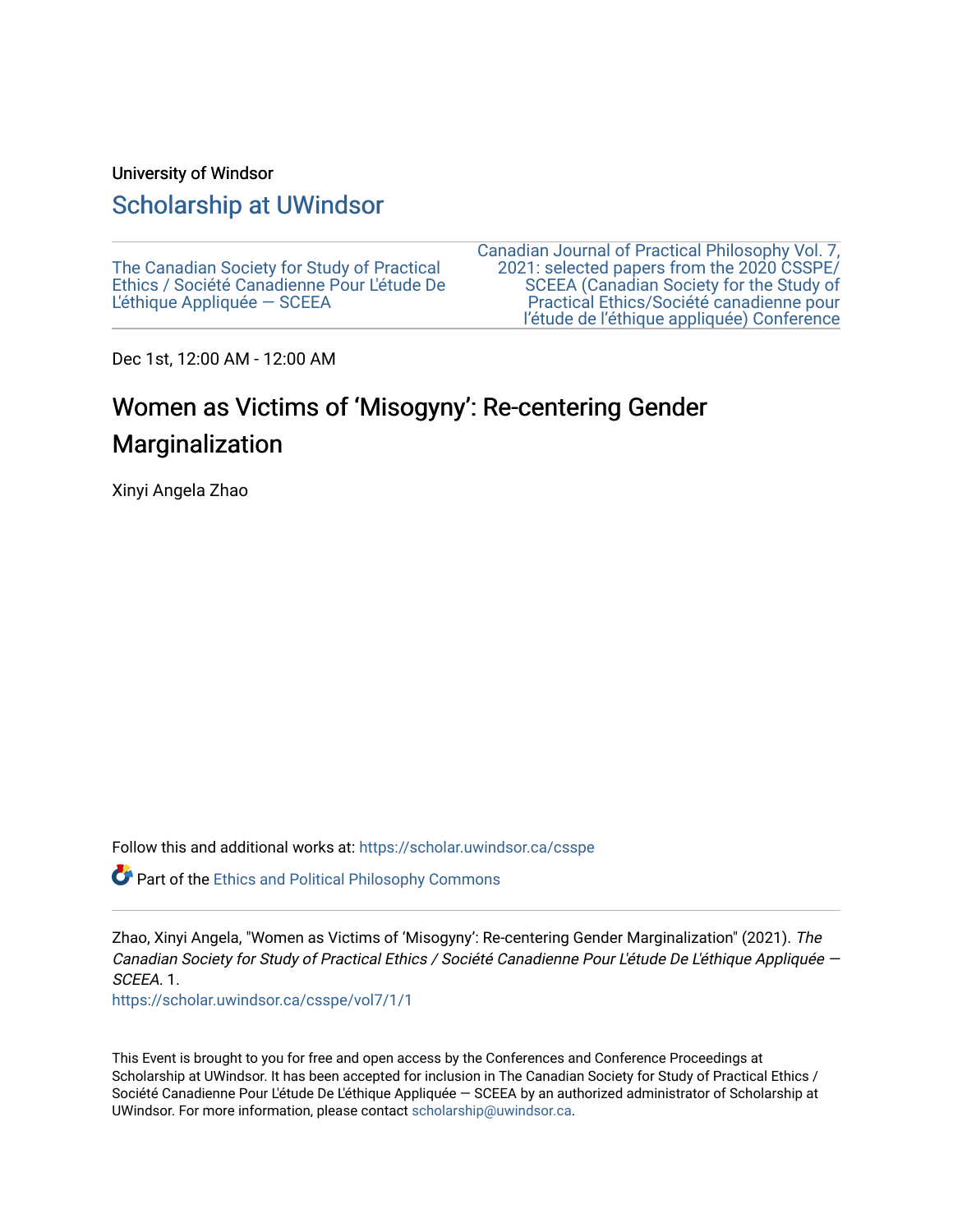#### **Canadian Journal of Practical Philosophy, Volume 7**

#### **Selected Papers from the 2020 CSSPE/SCEEA Conference**

#### **Women as Victims of 'Misogyny': Re-centering Gender Marginalization**

Xinyi Angela Zhao

**Abstract**: Among various views concerning the nature of womanhood, one difference between the materialist and the pluralist accounts is whether a woman should be defined or identified based on her typical female biological features. The former treats "woman" as the social meaning of the biological female, while the latter insists that one can be a woman by virtue of one's internal identity without also having the normatively associated biological features. In this paper, I argue against the latter view that the inclusion or demarginalization of transwomen requires more than self-identification and that it demands the recognition of the role of 'misogyny'.

**Bio**: Xinyi Angela Zhao is a first-year PhD student in Philosophy at the University of British Columbia. Her research interests include feminist philosophy, philosophy of mind, and cognitive science.

**Keywords**: gender identity, gender marginalization, misogyny, transwoman, woman

Sally Haslanger developed a materialist feminist account of womanhood that centers gender, under a heterosexist scheme, in a social hierarchy in which women, as a class, are placed in a subordinate position by virtue of their reproductive markers. However, Haslanger's account has raised concerns that it fails to be trans-inclusive. Katherine Jenkins contends that such a class identity fails to capture what constitutes and defines a transwoman and argues that an inclusive account of women requires the equal consideration of one's internal identity as a woman, independent of reproductive features. While I sympathize with Jenkins' concerns, I believe that there is more to be salvaged in the materialist approach which can be achieved by attending to the notion of misogyny. In this paper, I will critically address both Haslanger's and Jenkins's accounts. *Contra* Jenkins's position, I argue, alternatively, that by tracking what the notion of "misogyny" entails, the scope of womanhood is expanded such that transwomen and other gender minority groups become a part of the class identity in the materialist account. Ultimately, the demarginalization, and therefore the inclusion, of transwomen, along with other gender minority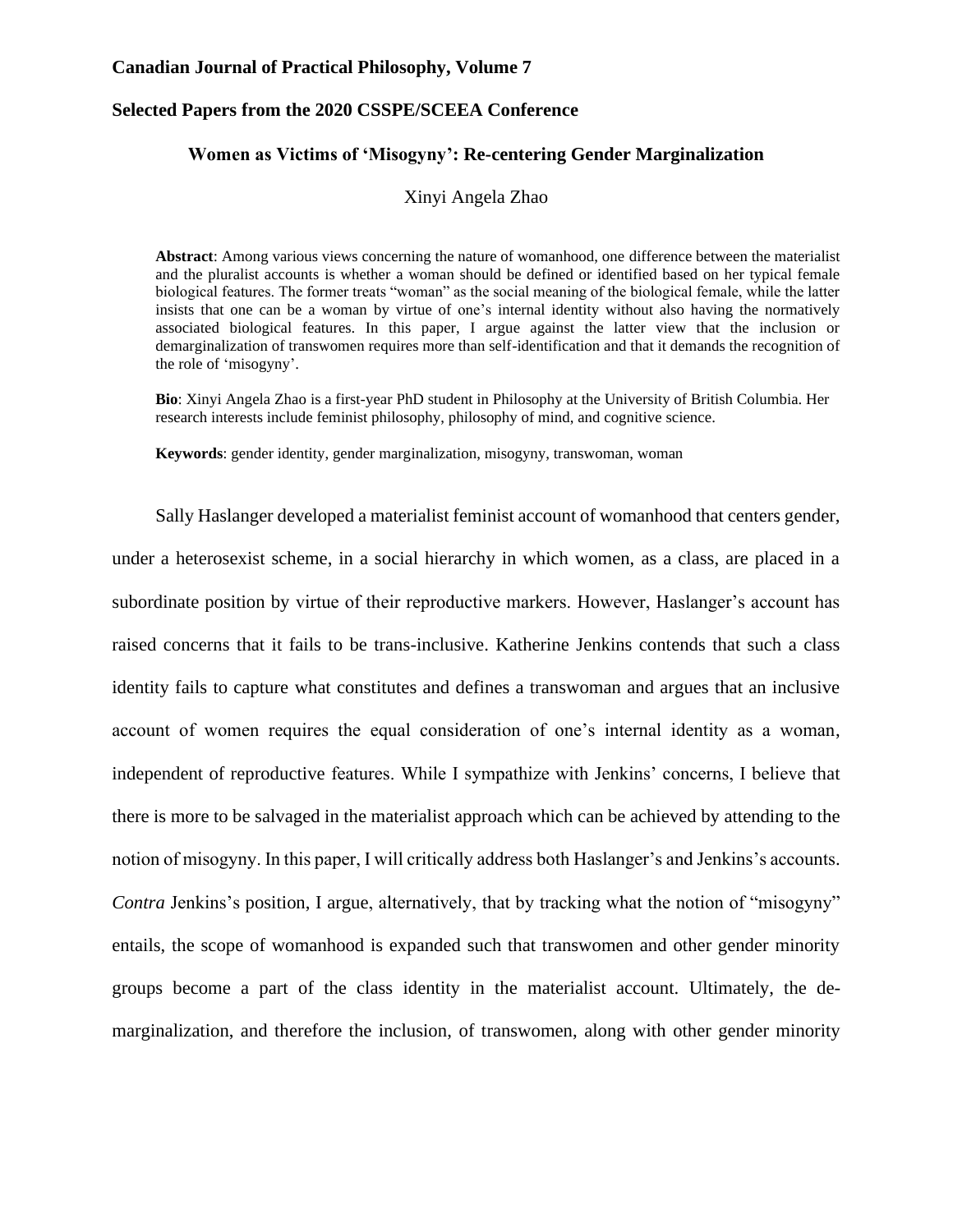Women as Victims of 'Misogyny': Re-centering Gender Marginalization Xinyi Angela Zhao groups, I maintain, requires the recognition of the significant role of "misogyny" which figures in the total denial of their identity.

#### **1. The Debate**

In "Gender and Race: (What) Are They? (What) Do We Want Them To Be?", Sally Haslanger suggests that gender is a social kind defined by its social position in relation to the other. Put simply, gender is a "social class" (37). Since most societies have sought to control female reproductive capacities–and thus, the female sex–in exploitative and therefore oppressive ways, one can be defined as a woman insofar as one's subordinate social position is "marked and justified" by one's female sex (Haslanger 39). A woman, then, as Haslanger suggests, occupies a *subordinate*  social position that is oppressive in a social hierarchy because her possessing "observed or imagined" reproductive features is marked as normatively relevant to social position (42). A man, in a parallel but opposite direction, is defined as occupying a *privileged* social position in relation to a woman (Haslanger 42). This account of gender situates women and men in a hierarchical difference in virtue of the (unjust) social interpretation of sexual markers, such a social hierarchy. In other words, it is sex-based. By offering this account, Haslanger is not framing womanhood as an entirely negative category; rather, she aims to create an ameliorative account with a focal analysis that emphasizes the political goal of combating sexual injustice (37). The nature of womanhood, according to this account, is constitutively oppressive owing to the social enforcement of gender roles and positions based on the female sex.

Katherine Jenkins objects that Haslanger's position fails to define some transwomen as women. In "Amelioration and Inclusion: Gender Identity and the Concept of Woman," Jenkins argues that Haslanger's theory of gender, which assigns social hierarchical positions on the basis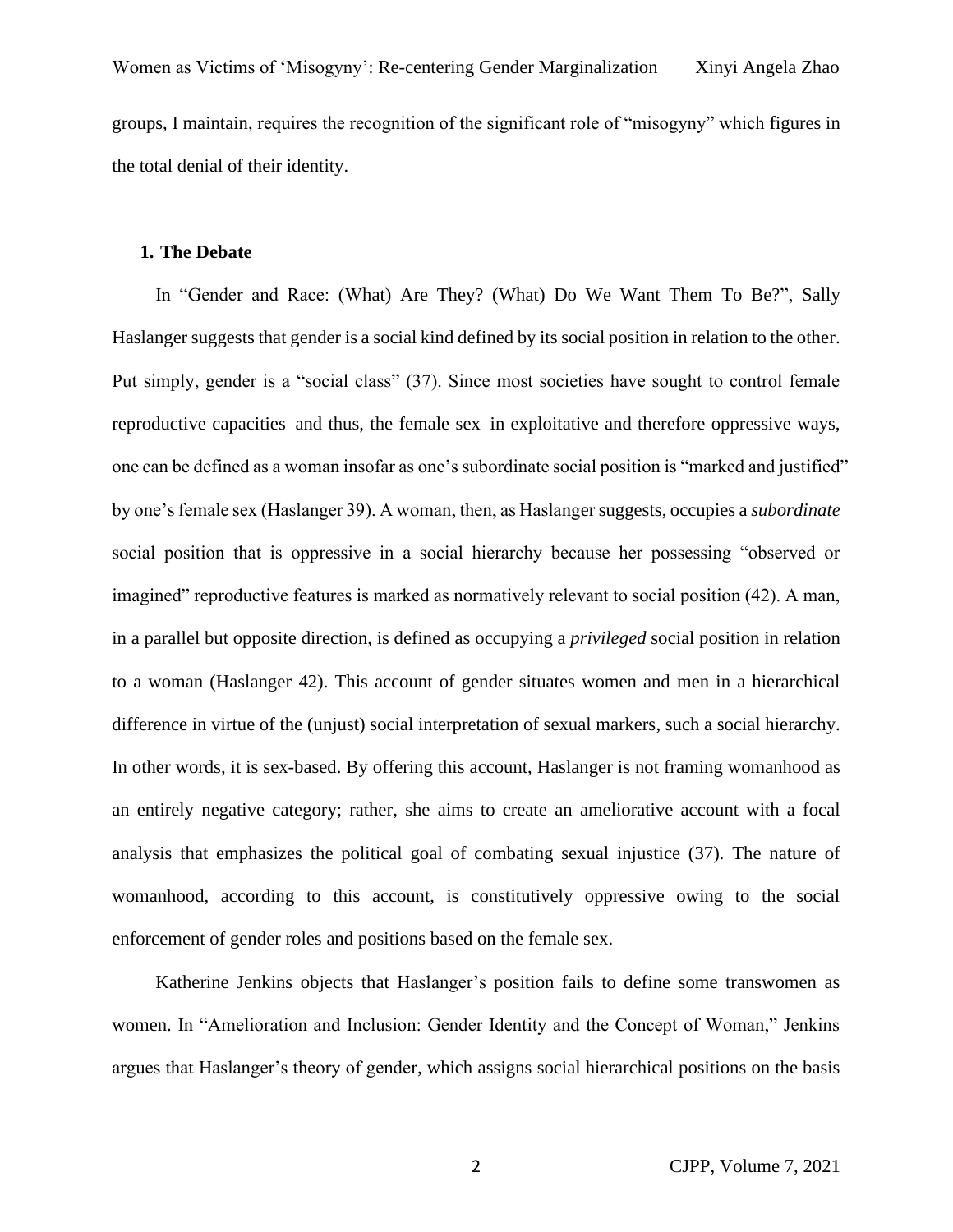of reproductive features, fails to acknowledge the self-identity of transwomen. Such a failure consequently reinforces and exacerbates the marginalized status of transwomen (396), challenging and undermining their status as women. In pointing out the non-triviality of the acknowledgement of transwomen's identity, Jenkins provides several scenarios in which transwomen, according to their decision of "coming-out" and the type of community in which they live, are perceived and treated differently (from cis women) (399-401). Jenkins notes that, given Haslanger's account, *only when* a transwoman has undergone surgeries for altering her reproductive features would she be recognized and respected as a woman (400). If a transwoman is either not known as a woman due to her choice to keep her gender identity secret or not being respected as one, owing to her medically unaltered bodily features, then she fails to be a woman (Jenkins 400). In other words, *not all* transwomen are socially situated *per* Haslanger's picture of "women"; the failure of being observed for having female sexual features excludes a transwoman as a woman. A *narrowly scoped* reference of woman, like the one Haslanger provides, Jenkins insists, should clearly be considered as exclusionary (despite not being so intended), because it fails to account for the living experiences of many transwomen as being women and the kind of subordination they experience (401).

To avoid this exclusivity, Jenkins develops a twin-concept of gender that attempts to include those who fit Haslanger's picture as well as those who self-identify as women, whether or not they meet Haslanger's class specifications. Jenkins sees her position as using the former as a starting point but also has different ways of understanding women (415). Transwomen, then, can be included as women for having the gender identity as women defined by Haslanger without necessarily having sexual markers. Such a self-endowed meaning of woman, independent of biological features, is formed in accord with one's "internal map" that serves as a guide for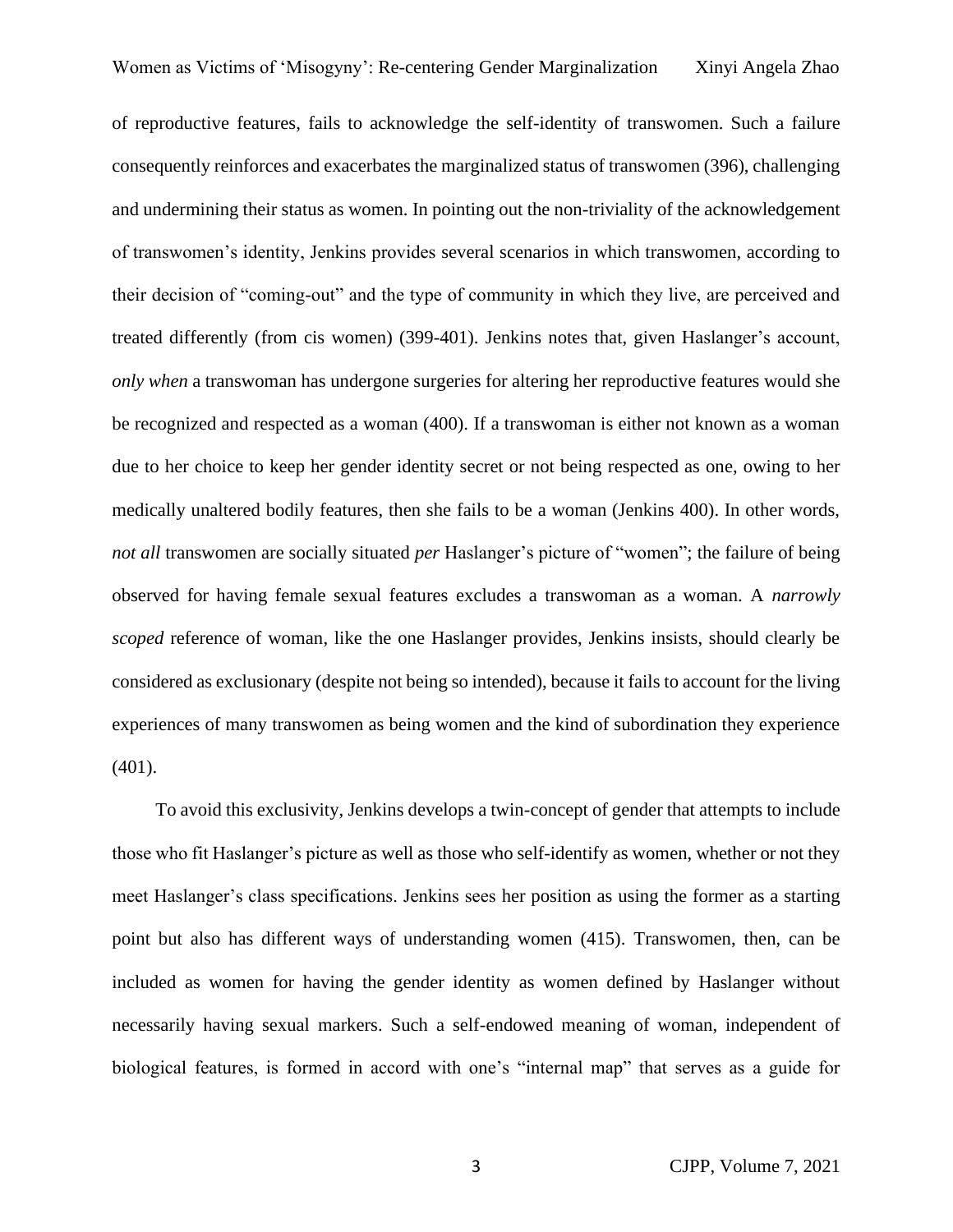identifying oneself with women who are socially situated as a subordinate class (Jenkins 410). One is entitled, for example, to be treated as a woman (in the sense of class identity) if she wishes her identity as a woman (in the sense of self-identity) to be *validated* (with or without public presentation), despite not having her bodily features altered.

#### **2. Internal Identity and De-marginalization**

The major difference between Haslanger's and Jenkins's account, to reiterate, is whether a woman should be defined or identified based on her typical female biological features. The former responds affirmatively and claims that "woman" (in an ameliorative sense) is the social meaning of the female sex--that it is a sex-based or derived concept. The latter rejects this view and contends that one can be a woman without the normatively associated sexual features. Jenkins insists that the inclusion of an internal gender identity is necessary for respecting and thus de-marginalizing transwomen: we need to acknowledge "transwomen's assertions that they are women" because not doing so results in failing to respect their autonomous agencies (402).

However, despite being a trans-inclusive account, acknowledging their internal gender identity, I suspect, might not effectively solve the marginalization problem that transwomen face. It might have lost sight of the *primary* cause of marginalization. Jenkins maintains that marginalizing transwomen is significantly different from marginalizing ciswomen because the former are closely tied to *denials* of their self-endowed gender identity (401). However, such denials, as I see it, are in fact precisely asserted by the patriarchal order that enforces and perpetuates gender norms and roles in relation to one's biological sex. It is a structural oppression that denies any form of gender which it deems as a *deviation* concerning either 1) the nonconformity of a ciswoman or a medically-altered transwoman of her social role because of her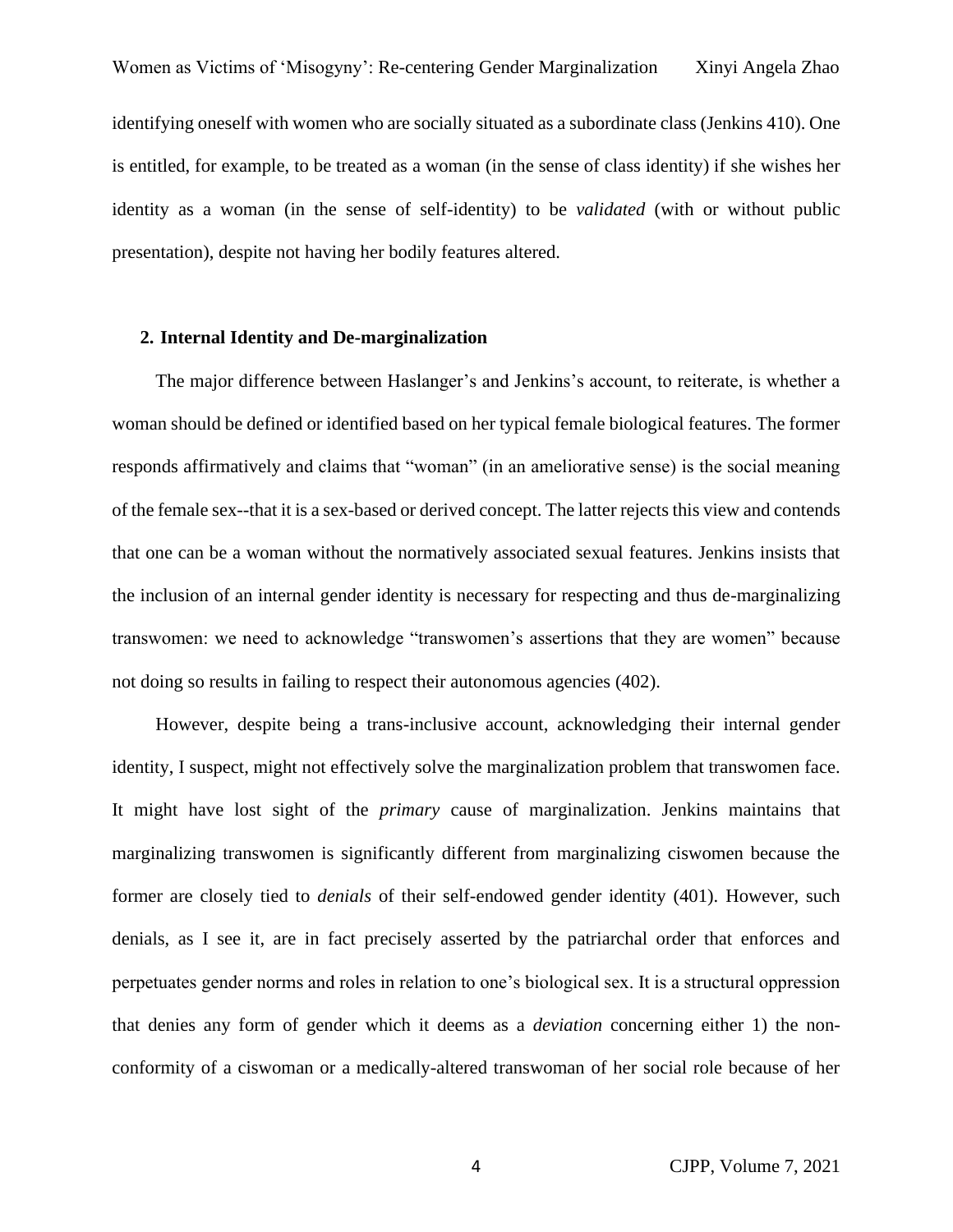It is certainly important to recognize that many transwomen are marginalized because they are not seen and respected as women, but I think that is only a surface issue. The root cause of the denials of transwomen's identity, as I see it, is precisely what marginalizes ciswomen as well. Simply, it is what contributes to the material reality of the female-sex-based meaning of women that *also* leads to the marginalization of transwomen. It is the enforcement of the sex-gender consistency which renders any kind of inconsistency un-respected and marginalized. More crucially, it is the imposition of binary conformity that constitutes the violent enforcement on those who fail to meet such conformity. (This kind of violence is recognized as "misogyny" which I will discuss in the next section.) In this sense, I do not believe that Haslanger's definition of womanhood is exclusionary as it seems to be since, in fact, it already implies what oppresses transwomen. If, then, both ciswomen and transwomen share a common cause of their oppression, it appears that the ultimate goal for transwomen of de-marginalizing their status and claiming their identity requires an account of womanhood that does *more* than having an inclusive definition of women that validates one's gender identity. That is, I think, besides validating transwomen's identity, what is more urgent *now* is to identify what causes the invalidation of their identity in the first place. Simply put, the inclusion of a self-identity is not sufficient for or satisfactory in demarginalizing transwomen. An individualized and pluralistic version of gender identity no doubt needs to be emphasized when we have already successfully demarginalized the status of transwomen. However, the inclusion of a self-identification *at this stage* (the stage where combating injustice is urgent) might risk obscuring transwomen's real target. What we need at the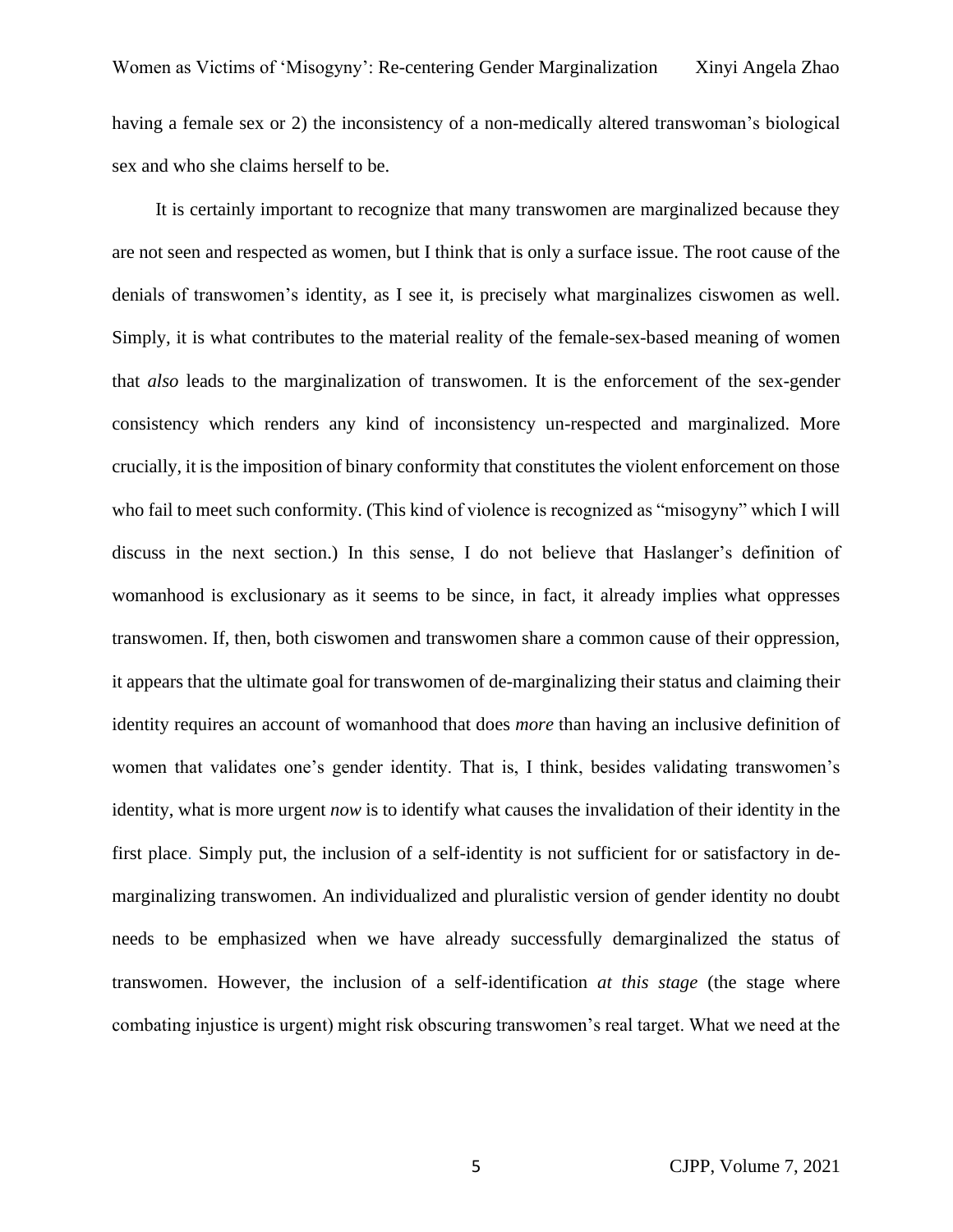Women as Victims of 'Misogyny': Re-centering Gender Marginalization Xinyi Angela Zhao moment, again, is the recognition of the exclusive force that causes the marginalization of transwomen.

To re-center the marginalization problem by endorsing the mere recognition of an internal self-identity of transwomen (particularly those who have not undergone surgery), I suggest, is far from sufficient. Instead, an account of womanhood should be sought that points to the oppressive system which precisely serves to erase individual gender identity. Given that Haslanger's ameliorative approach already implies, I think (which I will discuss further in detail), the marginalization of both ciswomen and transwomen, the new account only needs to be revised on the basis of her definition to expose *explicitly* the problem of transwomen's marginalization and thereby include them as a part of womanhood (in an ameliorative sense). An adequate and desirable account, then, should be one that precisely captures or targets the severe consequence that a woman faces when she is considered as failing to conform to the "ideal" gender category.

#### **3. A Victim-Centred Account**

Before giving such a definition, I shall go back to Haslanger's treatment of the definition of women–women's class identity. In short, a woman's normative gender roles, attributed on the basis of her sexual features, contribute to her subordinate social position (in relation to a man's privileged social position). Such a definition, as I see it, involves an *unidentified* concept, i.e., "misogyny," a term that is later on defined by Kate Manne in *Down Girl: The Logic of Misogyny*. Manne argues that "misogyny" is a kind of "law enforcement" that functions as a tool for "policing and enforcing" the conformity with or submission to gender norms and roles for women established in patriarchal system (Manne 78). Unlike how it is typically understood as a mere internal prejudice against women, or one's (ideological) belief about a woman (Manne 79),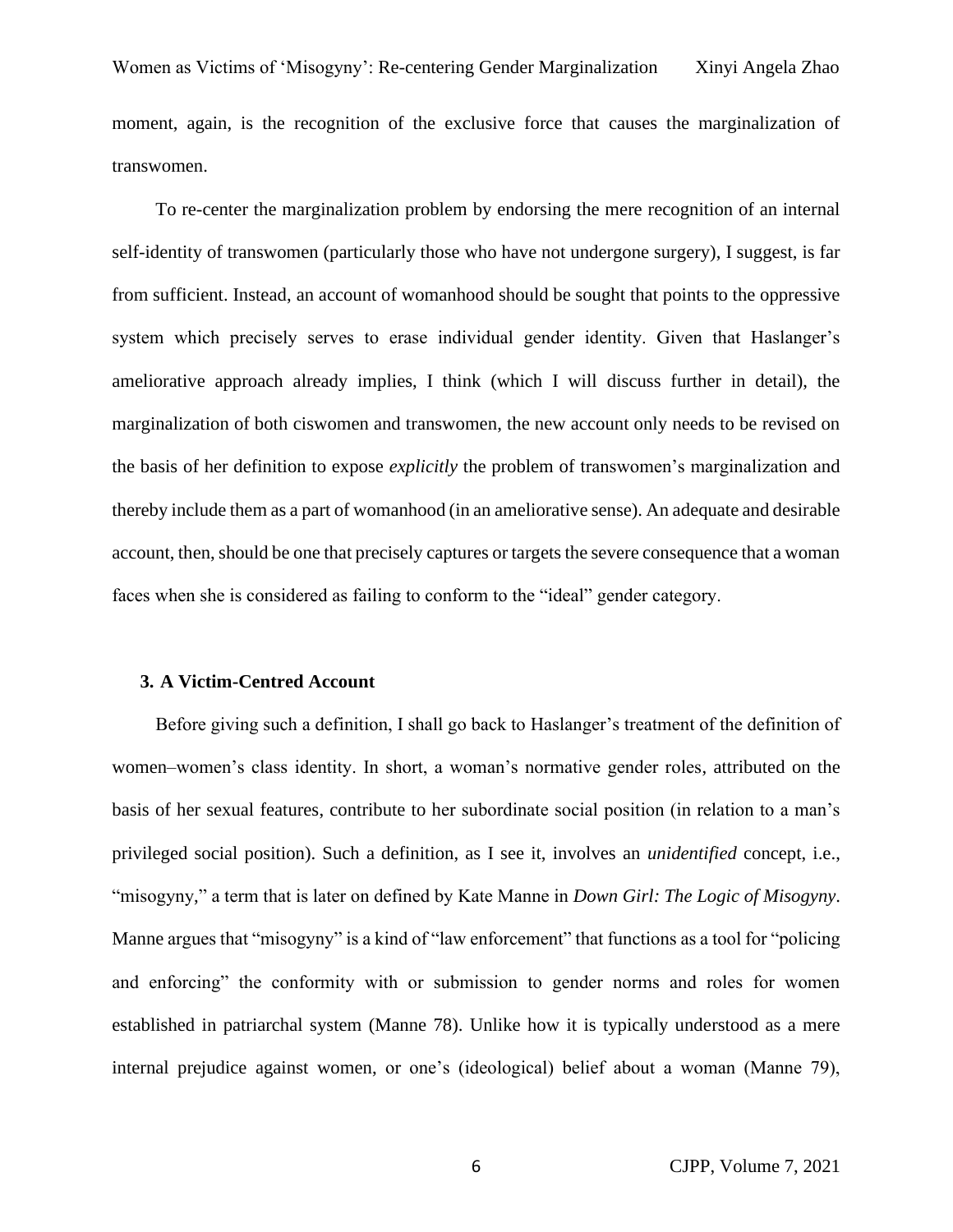misogyny, as I construe it, is a *victim-centred* concept associated with tangible and intangible violence. It is designed with the intention to *put down* women. It is enforced or acted on in social reality by always placing women (back) into their normative roles and exerting violent punishment (justified or unjustified by the law) when they fail to perform in accordance with those roles (Manne 84).<sup>1</sup>

Haslanger's definition of womanhood, while not explicitly identifying the concept of misogyny, neatly captures the misogynistic nature of womanhood imposed by society. Considered as someone who has female reproductive features, a woman has her associated correctness condition and is constantly *put* in a bounded social position that entails subordination when such a condition is not met. The normativity of occupying such an oppressive position, or taking up social roles that imply subordination, clearly indicates a kind of law enforcement for gender practice. Palpably, this law enforcement is practiced with a clear goal of *who* is under the constant surveillance and who is subject to punishment. Such a subject, of course, is a woman. Given the unsettled debates between the materialist and the trans-inclusivist, a definitive answer to the question, "Who counts as a woman?", has yet to be given. However, this does not pose a problem for the enforcement of misogyny. Since "misogyny" as described by Manne is a victim-centred concept, then whoever is targeted and is a victim of the patriarchal law enforcement *is* a woman. That is, a woman, from the perspective of misogynist enforcement (individuals or institutions), is defined in terms of one's *punishability* under the patriarchal order. In other words (this is my tentative definition), **S is a woman if and only if she is** *punishable* **when her presentation is** 

<sup>1</sup> Notably, misogyny does not necessarily require individual misogynists as direct enforcers or transgressors because both agents and social institutions can be a part of the enforcement system, wittingly or unwittingly (Manne 77).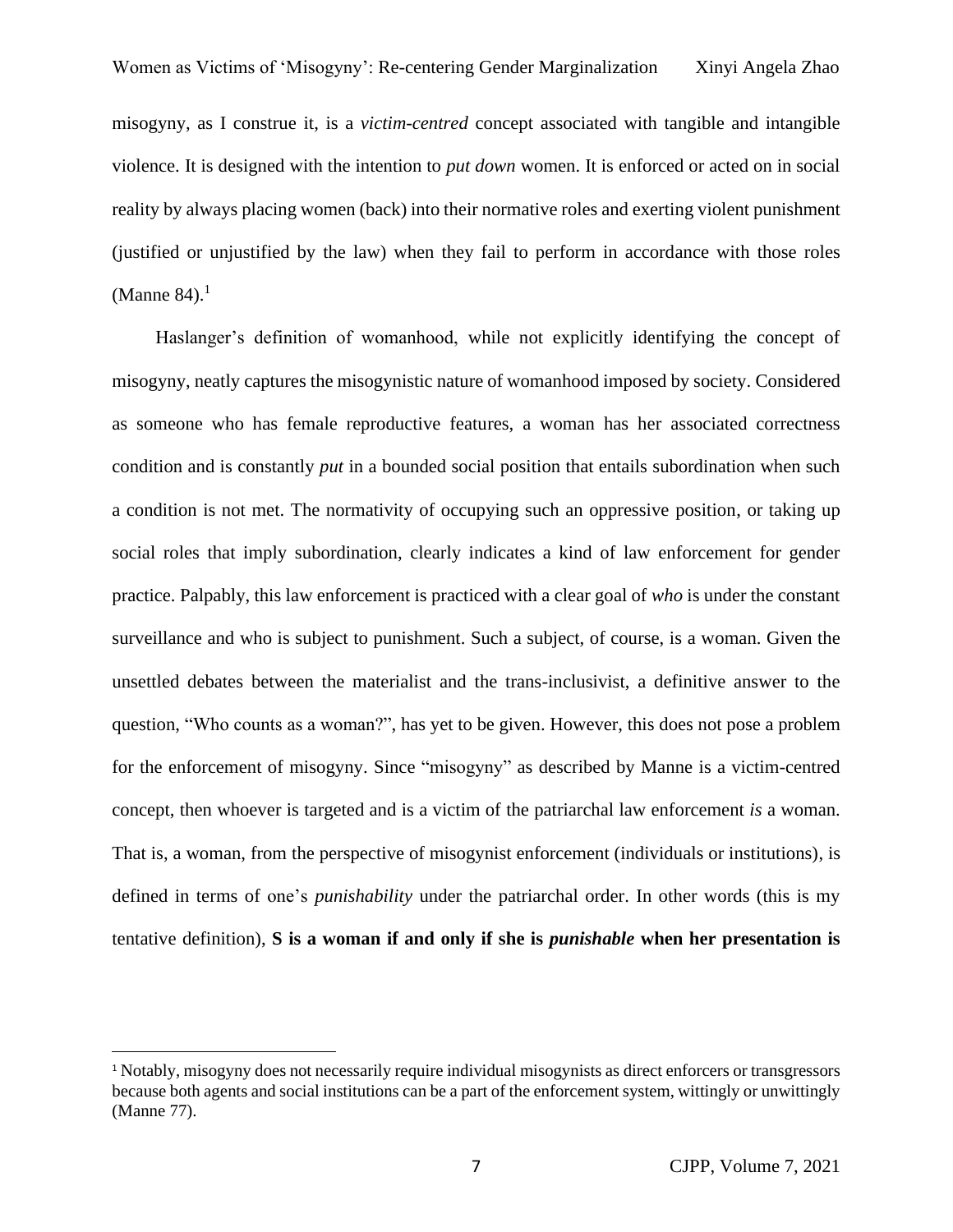Two important implications of this definition, which highlight the marginalization problem not only for ciswomen and transwomen with surgery but also for transwomen without surgery and other gender minority groups, are that 1) one can be a victim without being recognized by the enforcement system as a bio-socially consistent woman, and 2) one's female sex dictates and guarantees one's punishability. I will explain points 1) and 2) in more detail later.

One might immediately become suspicious of this account on the grounds that it potentially runs into the problem of definitional circularity. The worry is that it assumes the understanding of women with misogyny *in order to* disclaim misogyny. In other words, if we center misogyny to define who a woman is, then the attempt to destroy misogyny on the basis that a woman is defined with misogyny seems to become invalid. Granted, this would be a genuine concern if my definition involved the sole intention of censuring misogyny by using its own definition of woman. However, I think it is already understood when the concept of misogyny is given by Manne that it is to be noted, censured, and abolished. By using this concept as a central part of my definition, I rather treat it as an empirical concept that captures the brute social phenomenon of the enactment of the violent patriarchal order. My intention is to take it as a navigating point to discover or track down who the vulnerable target is and could be. That is, in defining a woman as one who is punishable when her presentation is inconsistent with the female-sex-based normative standard, I am, in already granting that misogyny is condemnable, trying to identify those who are subject to misogynistic treatment.

## **4. Transwomen and Other Victims**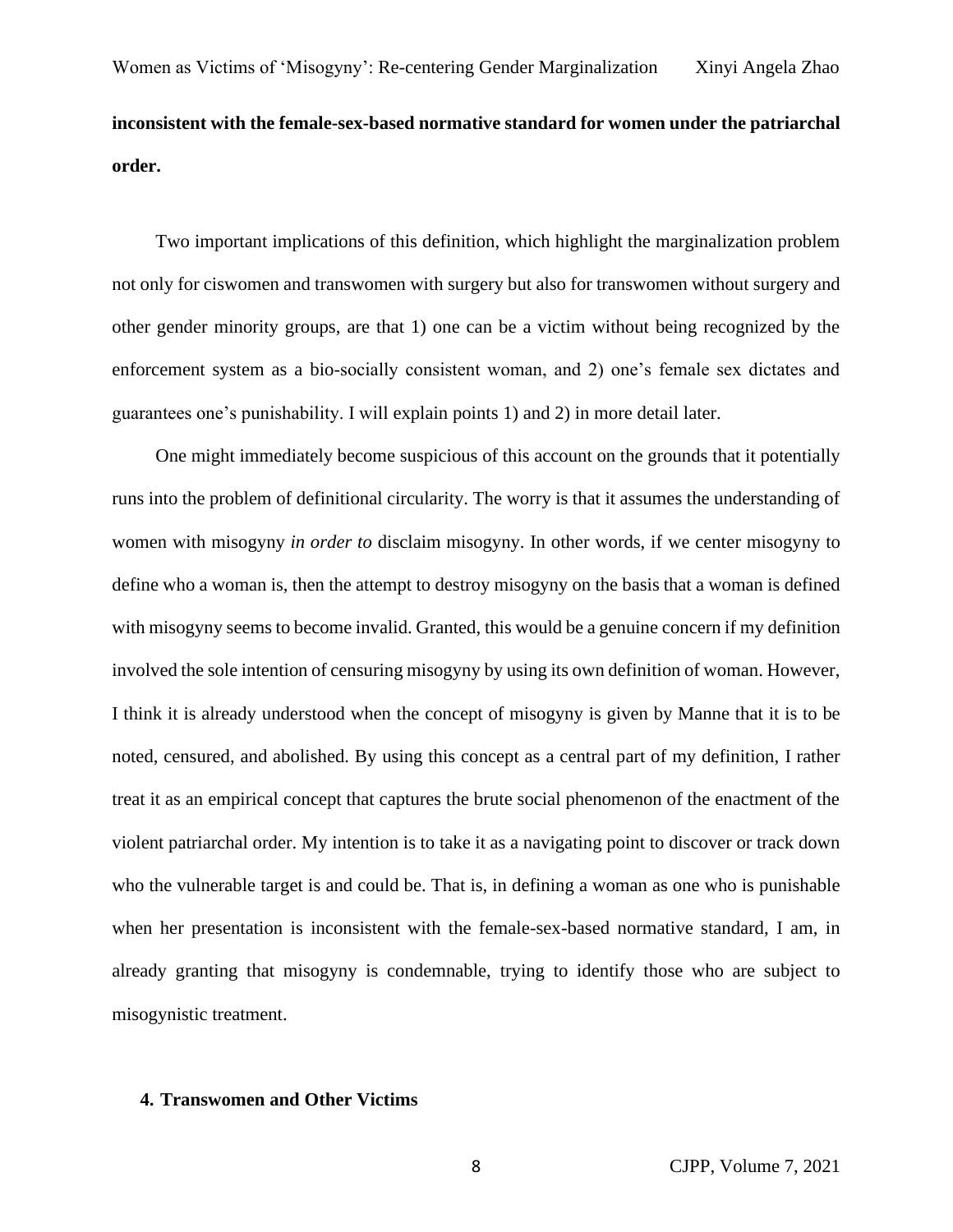In this section, I will explain how transwomen (particularly those without surgical transitions) and other gender minority groups are under the violent attack of misogyny, making them a part of collective womanhood. By tracking the victims of misogyny, the scope of womanhood, I suggest, is greatly *expanded*. The misogynist punishment not only applies to cis/trans women (whose biological sex is *prima facie* consistent with their social identity) who fail to conform to their expected social roles and positions but, crucially, to self- identified transwomen without surgery, and other gender minorities including transmen without surgery and non-gender-binary assigned females at birth (hereinafter AFAB). I will proceed to discuss, by examining the latter kind of victimhood, the aforementioned two important implications of the essential *punishability* characteristic of victimized womanhood.

Before proceeding, I should first consider the immediate concern that such an expansion seems forcibly extensive--that it renders those who do not want to identify themselves as women, women. One might ask why we should include transmen, for example, as a part of the definition when they clearly do not want to identify themselves as women. I think this concern confuses the distinction between gender role and gender identity. My definition of "woman" is not merely about gender identity. Rather, it marks the misogynistic condition–the punishability condition--that is brought about by traditional gender roles, which victimizes an individual. Wanting to be identified as a woman (or not) is simply different from being punished as an "incorrect" woman. It is the latter, the assigned and enforced gender role and position, that I wish to address in my definition. Therefore, a self-identified transman, for example, can still fit the definition by being assigned and forced into a woman's role and position.

i) Transwomen without surgical transitions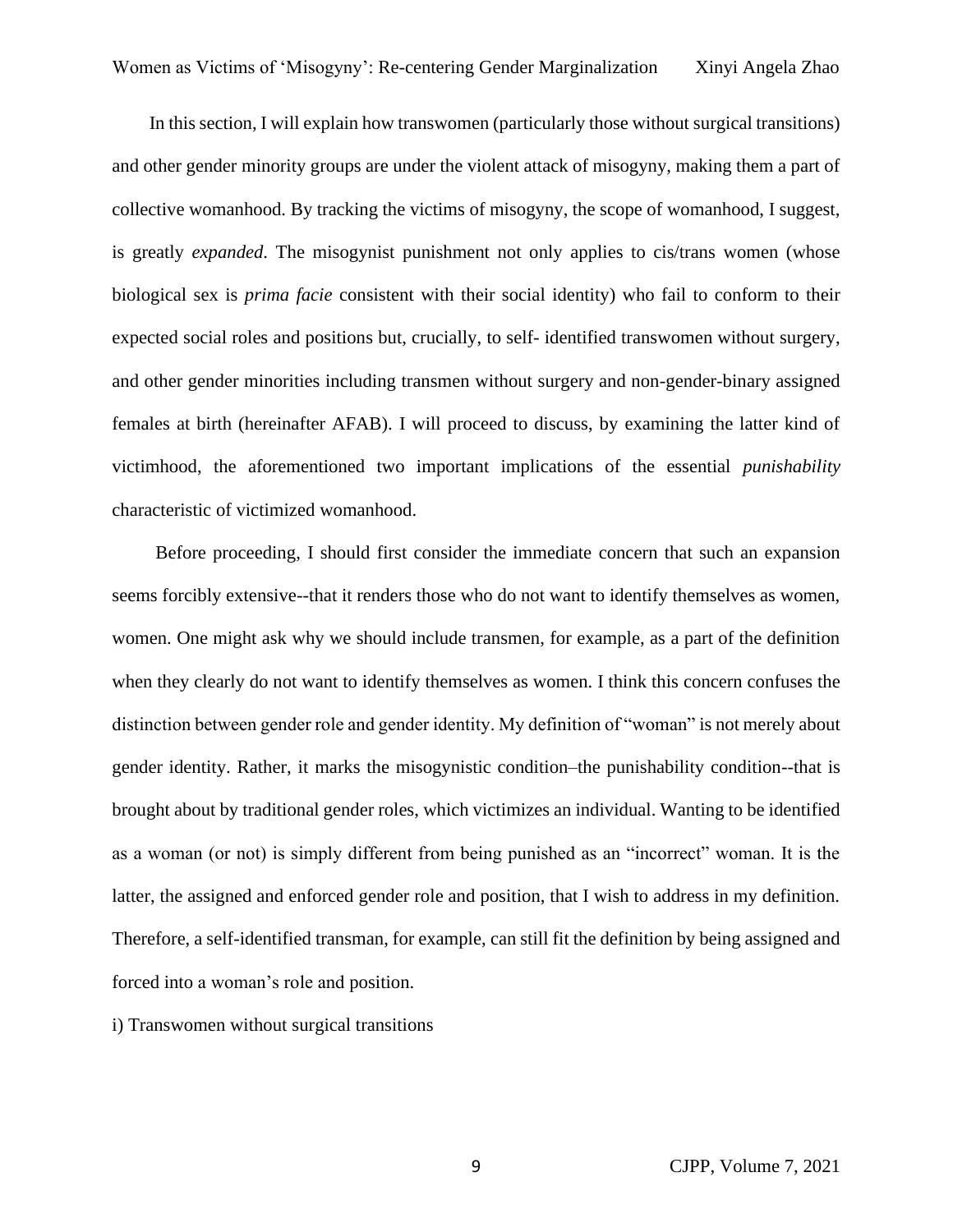The enforcement of stabilizing women's social roles and positions and punishing those who are not in place explains the first implication that one is also punished if one is *conceived* as a nonmember of the group women but attempting to fit in regardless. This highlights the membershipadmissibility feature of misogynist law enforcement, i.e., in attempting to enforce the content of womanness (the bio-social consistency), it demarcates the boundary. Such a demarcation entails a forceful exclusion and punishment of an inconsistent woman, e.g., an assigned male at birth (AMAB) who self-identifies as a woman and publicly presents herself so, but without undergoing surgery. Presenting herself as a woman without having corresponding female reproductive features presents a *discrepancy* in the eyes of the misogyny enforcer; namely, she attempts to be a woman without having the necessary qualities for *membership* admission. <sup>2</sup> She is rejected and punished, not necessarily by individual transgressors but also, crucially, by legal and/or medical systems for failing to be an authentic<sup>3</sup> (or a sex-gender consistent) woman. That is, it is the "faking"<sup>4</sup> of membership or the failure of being an adequate member of woman (because of her unaltered reproductive organs) in this case that makes her *punishable* as a victim of misogyny. According to my tentative definition of womanhood given in Section 2, therefore, a transwoman can be considered as a woman even without being recognized under the misogynist system as such. If she is not even considered as a part of the expectation for women to begin with, then her gender presentation would be intrinsically inconsistent with such an expectation.

- ii) Other Gender Minority Groups
	- a) Transmen without surgical transitions

<sup>2</sup> Robin Dembroff discusses the gender kind membership in a forthcoming article, "Real Talk on the Metaphysics of Gender."

<sup>&</sup>lt;sup>3</sup> Talia Mae Bettcher discusses the "authenticity" of gender in ordinary language use in "Transwomen and the Meaning of 'Woman'"(2013).

<sup>4</sup> See also Bettcher.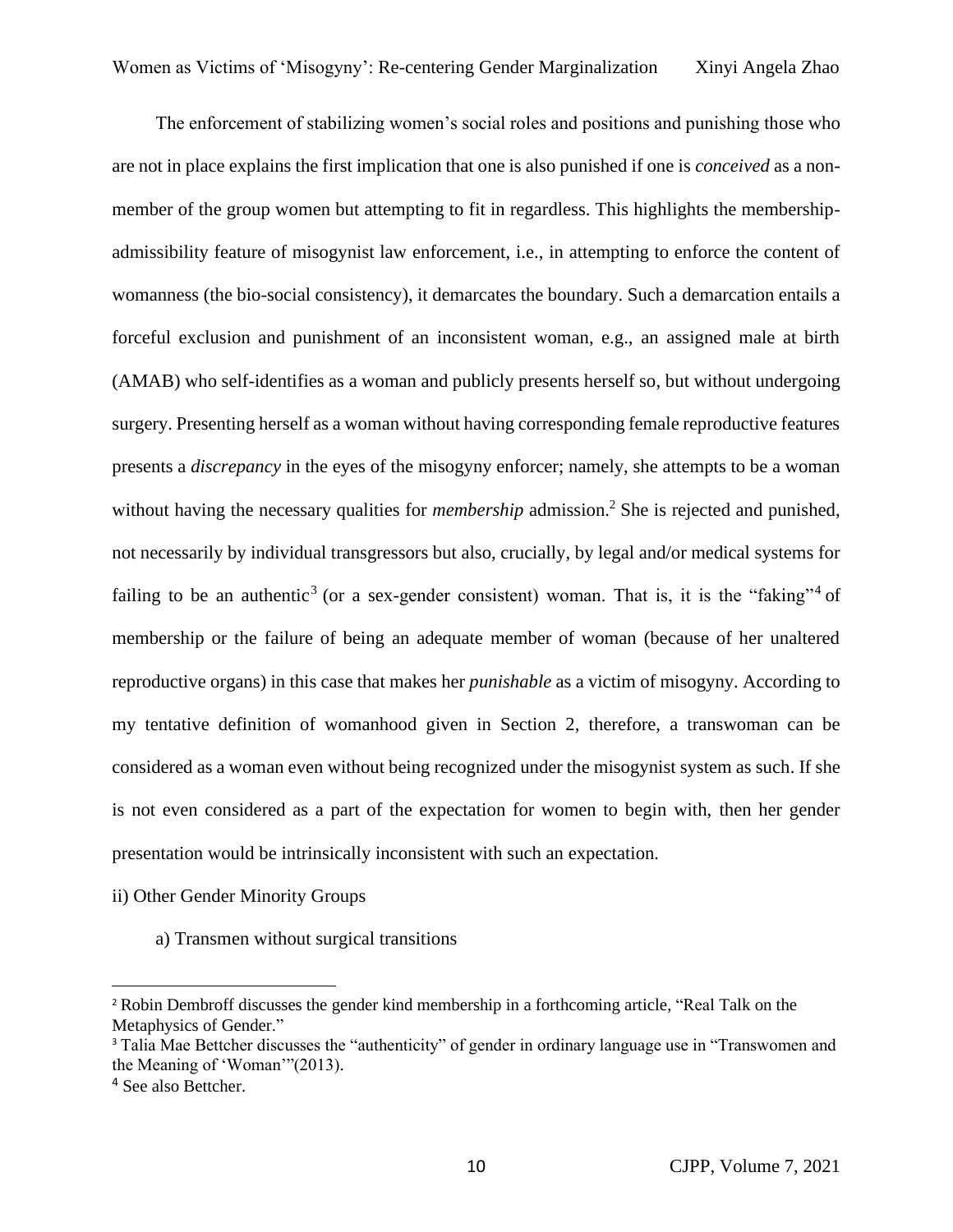They are vulnerable to the second implication in being a victim of misogyny, i.e., they are AFABs. The logic of misogyny dictates that one *should* (or *mus*t, more accurately) be a member of the gender kind club of woman if one's female reproductive features are preserved, given that its definition of women is, first and foremost, sex-based. A transman without male organs, upon discovery, then, is potentially subject to being severely punished for failing to fit the normative social position for women–failing to be a good member of women.

An infamous crime against transmen that highlights such a punishment is the rape and murder of Brandon Teena in 1993. Brandon was sexually assaulted dehumanizingly by two people from his friend circle, after being discovered as an AFAB, and was murdered by them a few days later (Fairyington, "Two Decades After Brandon Teena's Murder, a Look Back at Falls City"). He was brutally punished and sanctioned for his female-man discrepancy, or his being an "incorrect" woman. What is even more horrendous than this direct violent hatred and enforcement, as Fairyington points out, is the way that the Sheriff who interviewed Brandon after his reporting of the rape before his death by murder ("Two Decades..."). During the interview, Brandon was harassed and demeaned by the constant questioning (and denial) of the legitimacy of his painful experience as a rape victim and his identity as a man. Here is an example of such questioning: "*He didn't fondle you any, huh. Didn't that kind of amaze you?... I can't believe that if he pulled your pants down and you are a female that he didn't stick his hand in you or his finger in you*" (Fairyington, "Two Decades..."). By asking in such a way that clearly involves his self-testimony, which is in line with misogynist enforcement, the sheriff inserted a forceful denial of Brandon's testimony and an affirmation that Brandon should and must be a woman. This further punished Brandon as failing to fit the normative position of a "correct" woman: a member of the woman's club.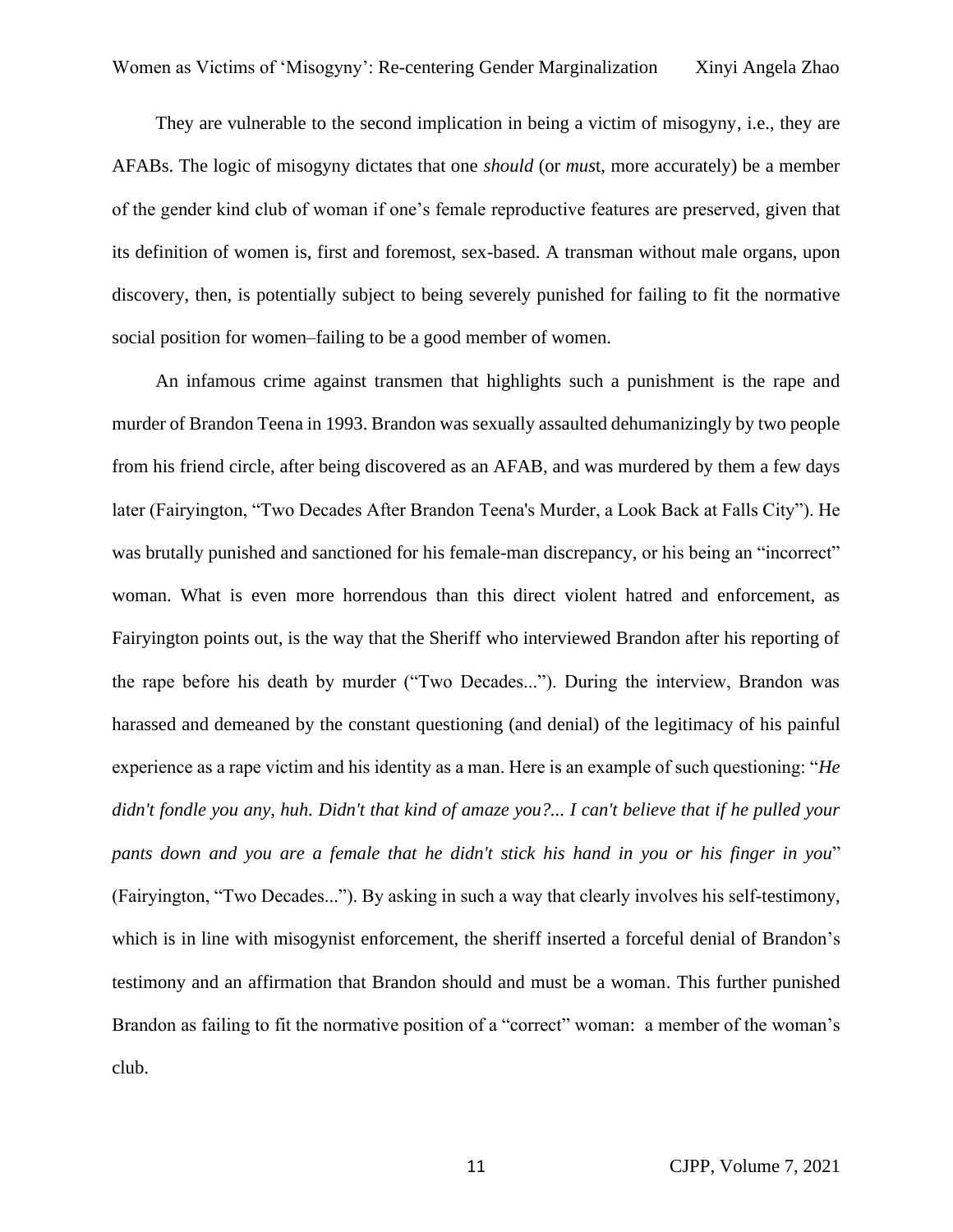b) Non-Gender binary AFABs

Similar to transmen without surgery, non-gender binary *AFABs*, by failing to be "good" members of the membership club of women in the enforcer's eyes, i.e., failing to commit to what their gender kind dictates, can undergo the punishment due to their non-conformity to women's social roles and the expectations thereof.

To summarize my point, the aforementioned gender groups should all be counted as women under the account I provided, because they are all subject to punishment owing to their failure of being authentic women under a misogynist system. The first group is rejected (and therefore punished) for being women due to their "fake" membership where they do not fit the "real" kind of women, while the second group is punished for simply failing to fit where they "belong", i.e., they are "incorrect" women. In other words, it is the enforcement of their membership entrance and their exclusion, dictated by the patriarchal order, that highlights their victimhood. I should present, according to the characteristics of victimhood described above with the enforcer's demand of gender "authenticity", a complete definition of the *expanded* concept of "woman": **S is a woman iff she is** *punishable* **as a (potential) victim of misogyny insofar as her presentation is inconsistent with the enforced correct condition for "real" women that tracks the female sex, where such a condition dictates the normative standard for women under a patriarchal order.**

What is crucial and distinctive about this account is that what counts as a woman is in accord with one's *material reality* as a victim under the surveillance and patriarchal law enforcement of women's social role and position. Without emphasizing the significance of an internal gender identity as an approach for inclusivity, *à la* Jenkins, this definition unites, amelioratively, ciswomen and gender minority groups by pointing to the enforcement of the sex-gender consistency, highlighting the root cause of their marginalization and subordination.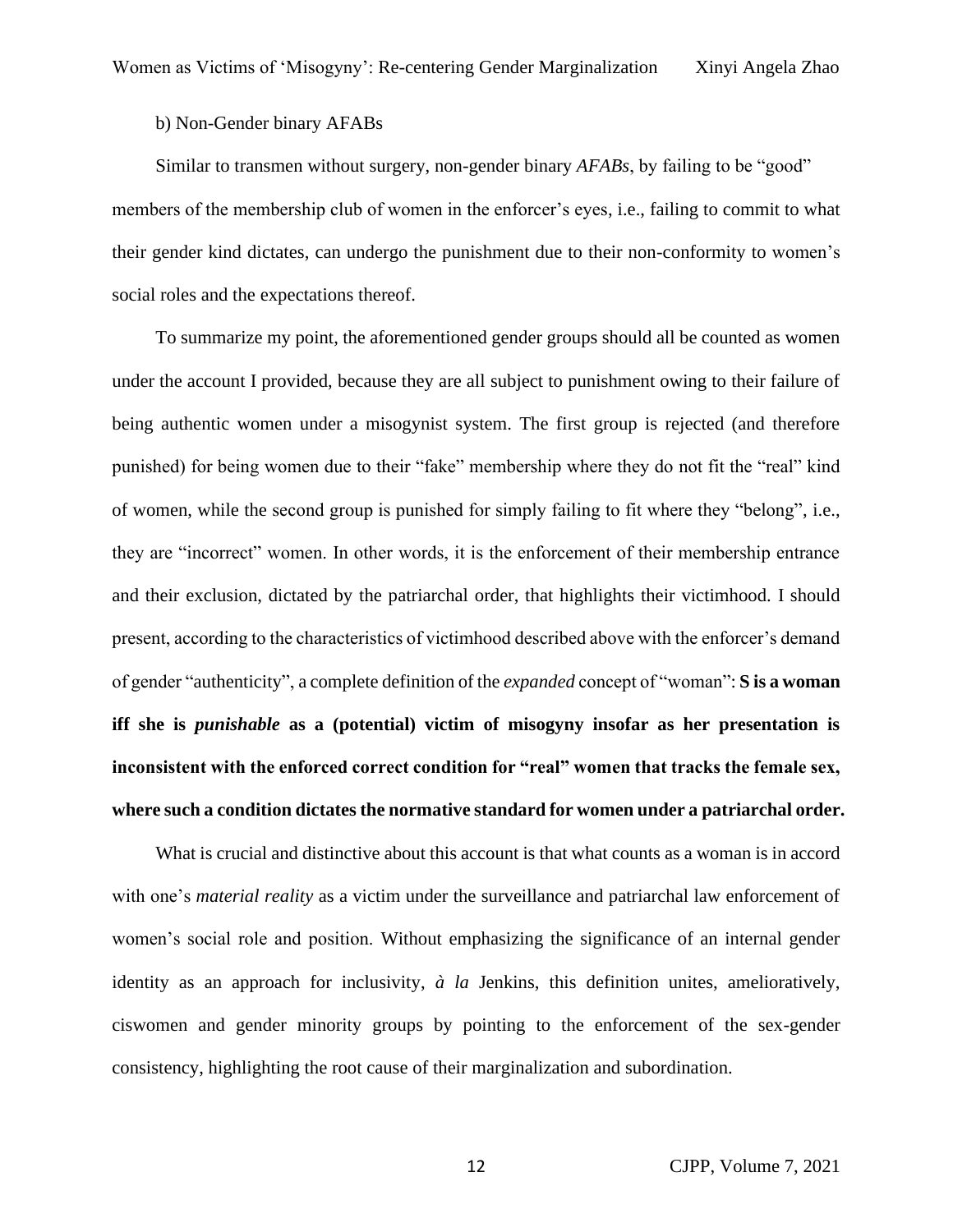There is, however, one unfortunate exception at the moment: a transwoman, without publicly presenting herself as a woman, might be excluded from such because she is recognized and deemed by the misogyny enforcer as a man and, therefore, does not fit the punishable condition. That is, without the punishable property, she might not be a(n) (obvious) victim of misogyny. However, such an exclusion, I think, is not definitive, for her not "coming out" is out of the *fear* of being treated with violence--the misogynistic mocking and social correction. It is, therefore, still an open possibility of whether or not having this fear could be sufficient for her to be included as a woman according to the new definition.

#### **5. Conclusion**

I have argued that the identity oppression which transwomen face shares the same root (at least to a great extent, if not fully) with that faced by ciswomen. Jenkins's pluralist concept of selfidentity formed through agency is not sufficient for de-marginalizing transwomen and might risk obfuscating the common political aim of eliminating normative gender roles and position. I have utilized the concept of "misogyny" by Manne to seek an expanded definition of womanhood by tracking its targeted victims: those who are punishable by the enforcement.

The semantic content of "woman" under an ameliorative account such as the one I give will inevitably be defined with negative extensions. However, it is only used for present purposes. I believe that Jenkins's emphasis on a self-given meaning of women can be achieved in an oppression-free era. In that way, the new and more positive meaning will no longer involve potential misogynistic treatment and be more open to self-identification that does not require tracking one's sexual features.